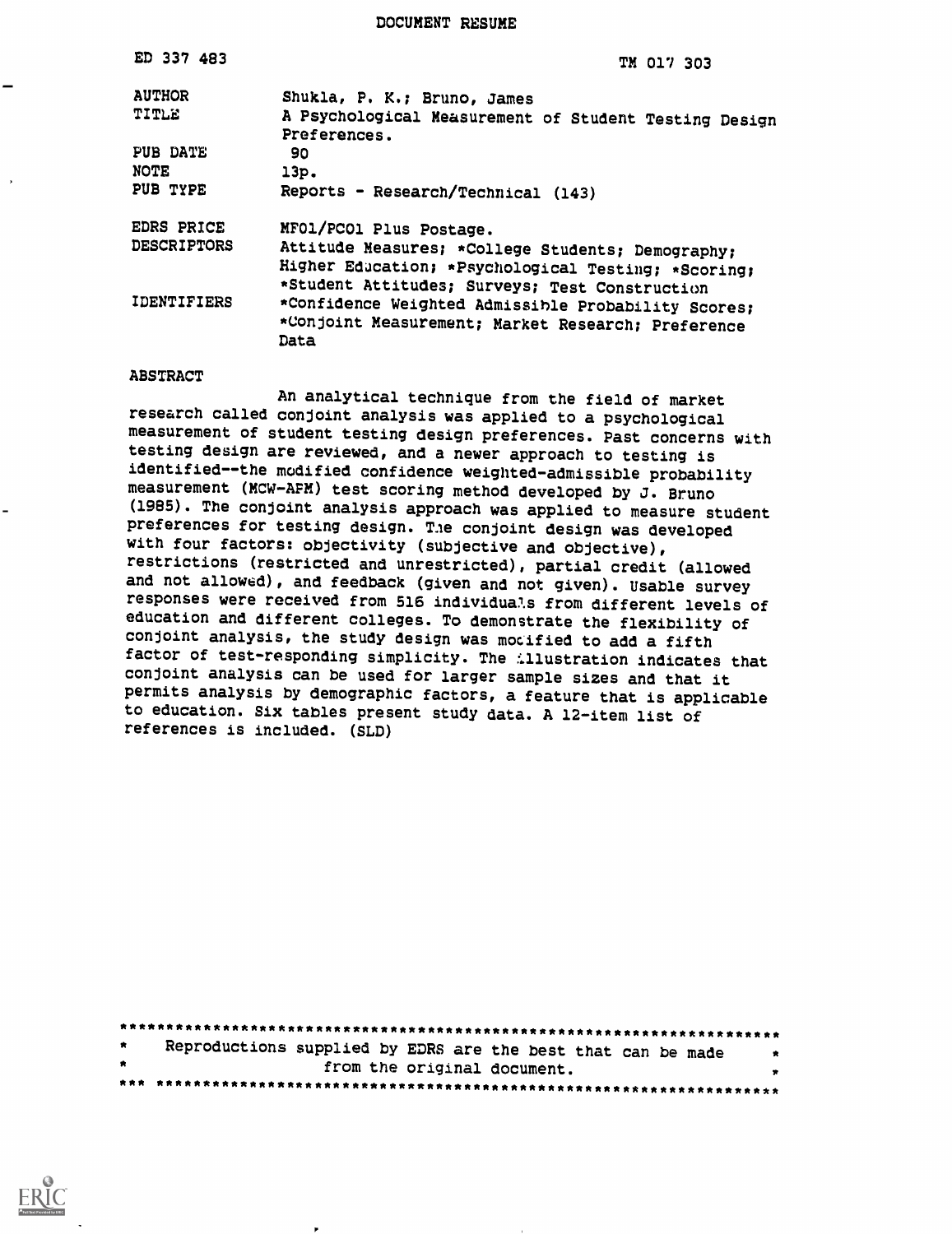This document has been reproduced as<br>received from the person or organization<br>originating it

The Minor changes have been made to improve

Points of view or opinions stated in this document do not necessarily represent official.<br>OERI position or policy

"PERMISSION TO REPRODUCE THIS MATERIAL HAS BEEN GEANTED BY

RADIP K. SHUKLA

TO THE EDUCATIONAL RESOURCES **INFORMATION CENTER (ERIC)."** 

# A PSYCHOLOGICAL MEASUREMENT OF STUDENT **TESTING DESIGN PREFERENCES**

P. K. Shukia<br>Associate Professor of Marketing and Management<br>Chapman College<br>Orange, California 92666<br>(714) 997-6684

James Bruno<br>Professor of Education<br>University of California, Los Angeles

 $\mathbf{1}$  $\ddot{2}$ **BEST COPY AVAILABLE** 

4

 $\frac{74017303}{2}$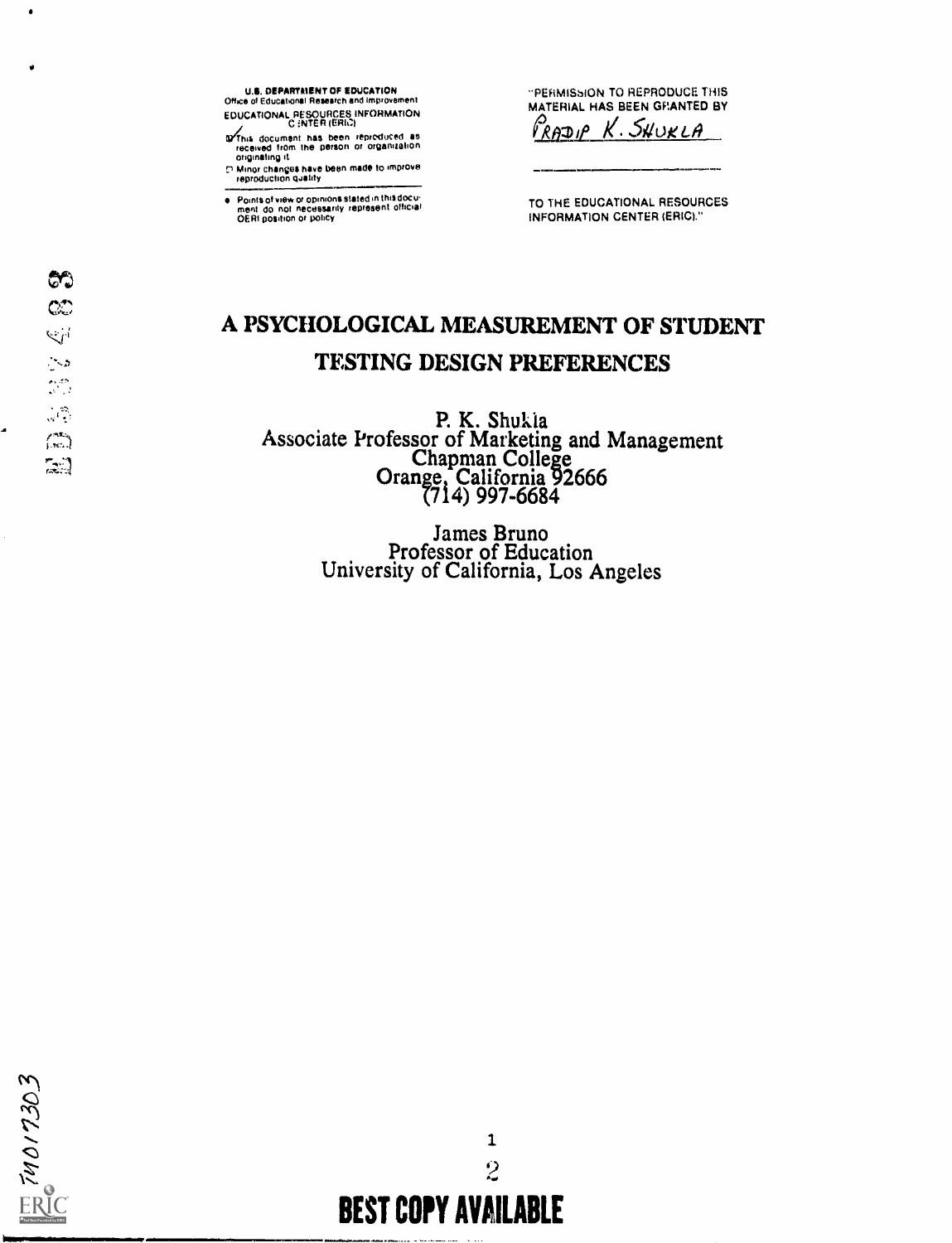# A PSYCHOLOGICAL MEASUREMENT OF STUDENT TESTING DESIGN PREFERENCES

#### ABSTRACT

This study describes an analytical technique from the field of market research called conjoint analysis applied to a psychological measurement of student testing design preferences. The study reviews past concerns with testing design and identifies a newer approach to testing: the modified confidence weightedadmissible probability measurement (MCW-APM) test scoring method developed by Bruno (1985). The conjoint analysis approach is applied to measure student preferences for testing design.

#### Introduction

Conjoint analysis is a technique which has been widely used in marketing for several different commercial applications: new product design, consumer behavior studies, pricing decisions, sales training, and others (Cattin, 1982; Winnick, 1989). Unfortunately, the conjoint analysis technique has received very little attention in the education literature. There have been applications of the conjoint procedure to curriculum development (Sparling, 1977), student's university choice processes (Fooley, 1981), library services preferences (Ramsing, 1982), faculty preferences for collective bargaining (Shukla, 1990), and course design (Zufryden, 1983).

#### Application of Conjoint Methods to Testing Design

As identified by authors over a number of years, there are concerns about the accuracy of student knowledge as assessed by conventionally designed and scored standardized student tests (Coombs, 1956;Bruno, 1985). It has been demonstrated through empirical studies that testing may not represent true knowledge due to biases introduced from guessing, wording of options provided for re-

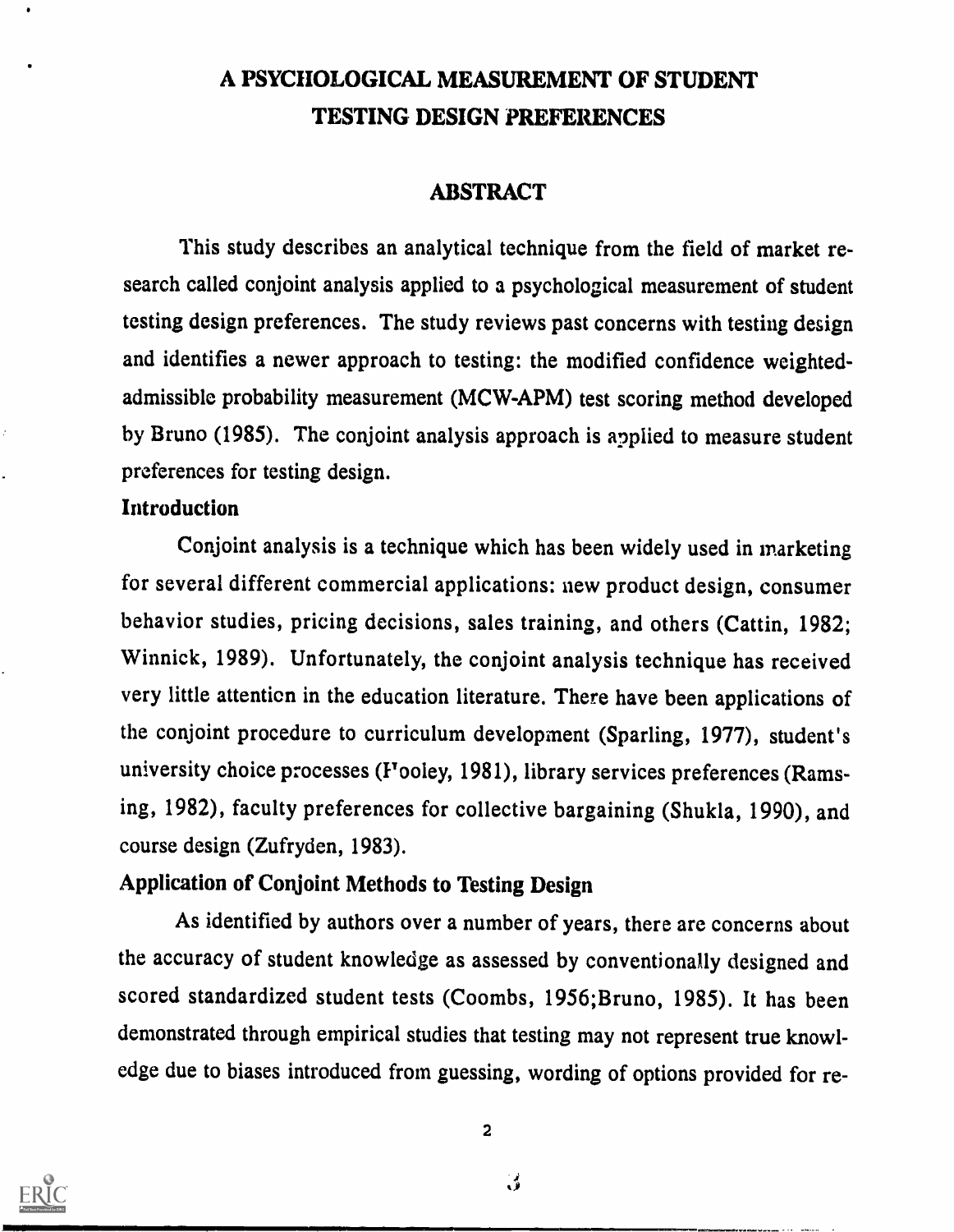sponses, constrained choices for response, and right or wrong scoring without the possibility of partial credit (Bruno, 1989). Given the inaccuracies possible with such designed tests, researchers have examined the costs and benefits of testing (Catterall, 1982;Catterall, 1988). Catterall identified and explored the direct and indirect monetary costs as well as the opportunity and psychological costs of testing in an inner city and suburban elementary school (Catterall, 1982). As a result of the deficiencies found with conventional forced choice or binary type (right-wrong) test scoring methods, alternate designs have been developed and applied to actual student populations. One newer approach is the modified confidence weighted-admissible probability measurement (MCW-APM) test scoring method developed by Bruno (Bruno, 1985). The MCW-APM approach overcomes some of the problems found with present test design and scoring approaches. Since resistance may be expected from major changes in testing design and scoring from test administrators and test takers, it would be helpful to know the preferences of respondents who have been presented alternate format exams.

To test the applicability of conjoint to this important area of concern in educational administration, alternate conjoint designs were developed and results presented for a large data set. The conjoint design was developed with four factors, and responses were received from 607 individuals. The testing illustration displays conjoint's ability to incorporate analysis of age, grade level, test subject area, and ethnic background of the respondent in the interpretation of results. To further test the applicabi, ity of the approach, the design was later modified to include five factors and aa analysis was performed on the number of additional questions required.

Table 1 displays the four attributes and levels included in the initial analysis. These factors were identified from the literature on testing as important factors in test design (Bruno, 1989). Six pairwise designed questions were



3

 $\frac{1}{2}$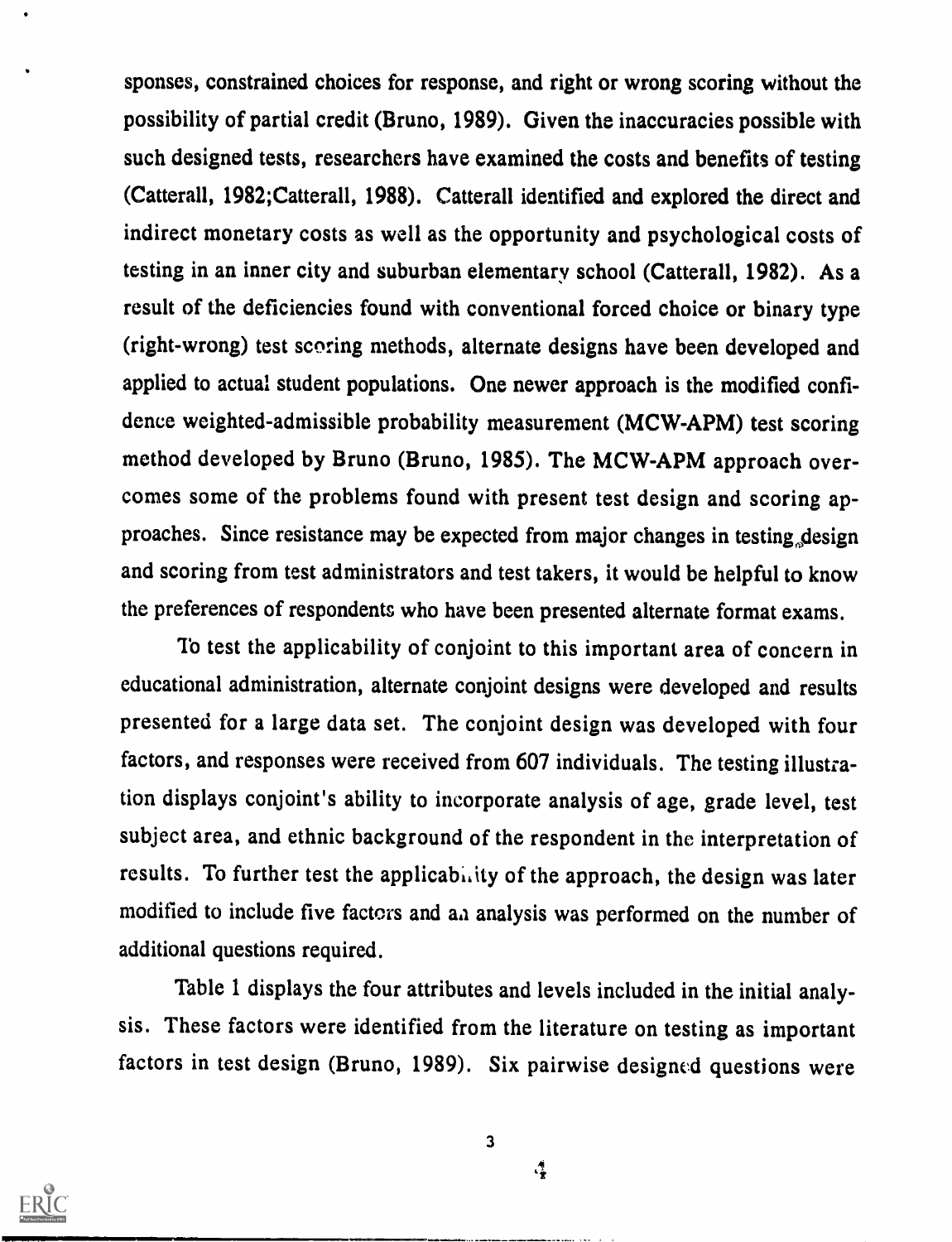presented to respondents for the four factors considered. The survey questionnaire also solicited self-explicated respondent views for the four attributes. The coding and computation was similar to that identified in the Shukla study (1990).

Responses were received from 607 students representing different levels of education and different colleges and universities. After elimination of responses which were incomplete and those which were identified by the researcher as incorrectly entered in data transfer from paper to disk, a total of 516 usable responses resulted. It is believed by the researcher that the majority of responses eliminated from the analysis represented errors in keyboard entry by prior individuals rather than difficulty by respondents in responding to the survey questions. As the complete survey consisted of 44 questions, the number of incomplete responses are viewed as possibly representing difficulty respondents had with the length of the survey and not difficulty with conjoint's task complexity.

Table 2 displays the aggregate results of attribute importance based upon the conjoint derived importance weights. The relative ranking of the attributes, by preference, was feedback first, partial credit second, restrictions third, and objectivity fourth. These relative rankings were consistent with the rankings of the attributes based upon self-explicated preferences identified. Tables 3 and 4 identify the preference results based upon grade level and age, respectively. The two figures display a strong correlation, as one would expect, between preferences derived from analysis of grade level and age. The interpretation of results suggests that as the grade level and age increase, the preference for feedback increases, and the preferences for no restrictions and objectivity decrease. Table 5 displays results based upon subject area for the examination. The results indicate that feedback has a higher importance in quantitative subject areas such as mathematics, science, and economics and has lesser importance in verbal areas such as language and reading. Table 6 displays results based upon ethnic background. From the results, it appears, that relative to other ethnic groups, by



4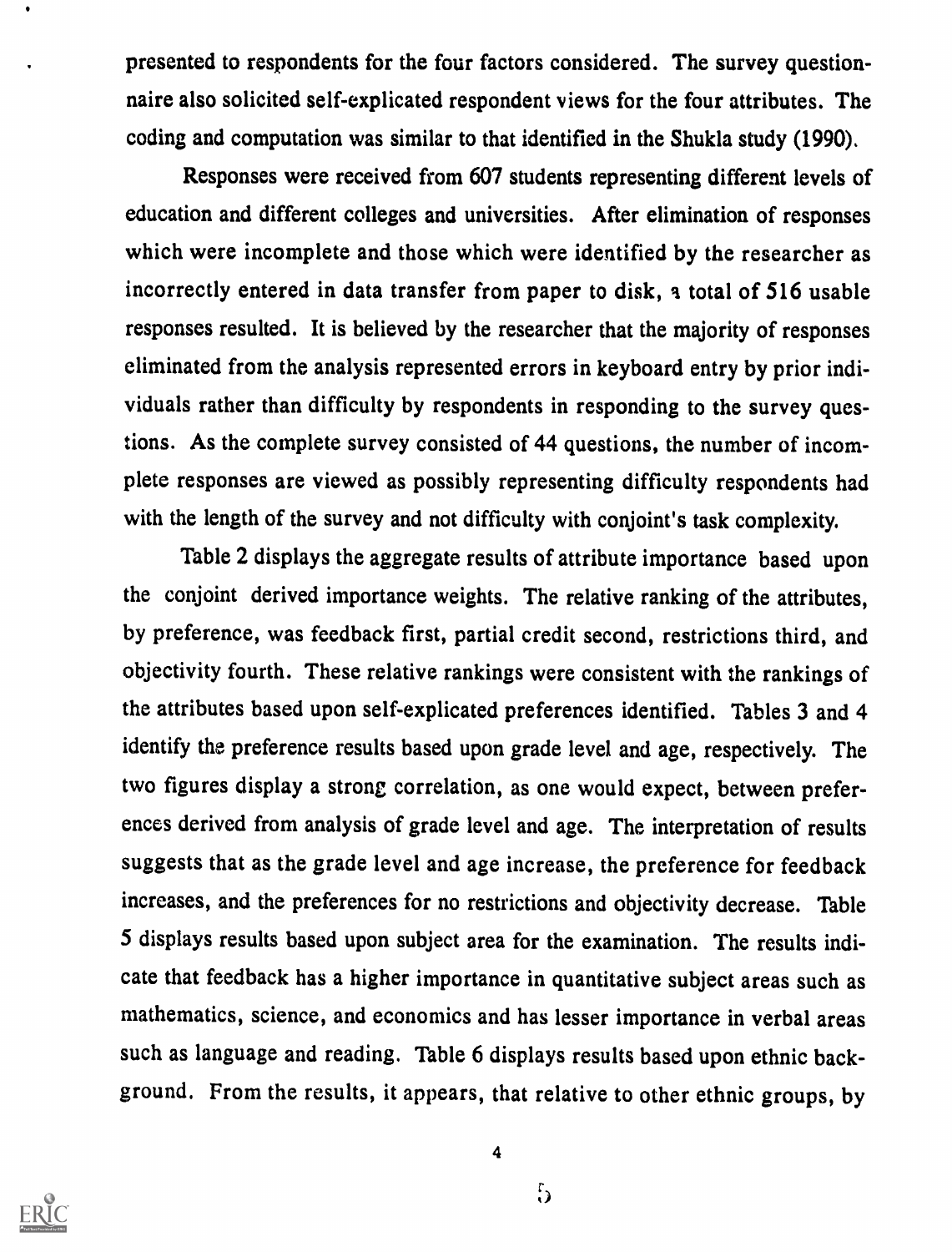attribute, the following conclusions could be presented: for feedback, Asian respondents had the highest importance weights and Hispanic respondents the least; for partial credit, Asian and White respondents had higher importance weights, and Hispanic and Black respondents with less importance weights; for no restrictions on choices, Asian respondents had higher importance weights and White respondents lesser importance weights; and for objectivity, Hispanic and Black respondents had higher importance weights and Asian respondents h d lesser importance weight. Based upon these results and examination of differences among groups based upon age, grade, subject area, and ethnic background additional information is gained relative to just an aggregate analysis.

To further assess the applicability of conjoint, the study design was modified to consider the impact on the conjoint respondent task if a fifth factor was added. A fifth factor of test responding simplicity (need instructions on how to use answer sheet or no instructions required) was added to analyze the impact upon the number of questions required for completion by respondents. Originally with four factors, each at two level, six pairwise conjoint questions were required; with the fifth factor, also at two levels, a total of ten pairwise questions were required. This analysis illustrates conjoint's flexibility in permitting alternate designs.

The testing design illustration displays that conjoint could be utilized for larger size samples and permits analysis by demographic factors. The illustration he 'ps to show conjoint's applicability to education.



6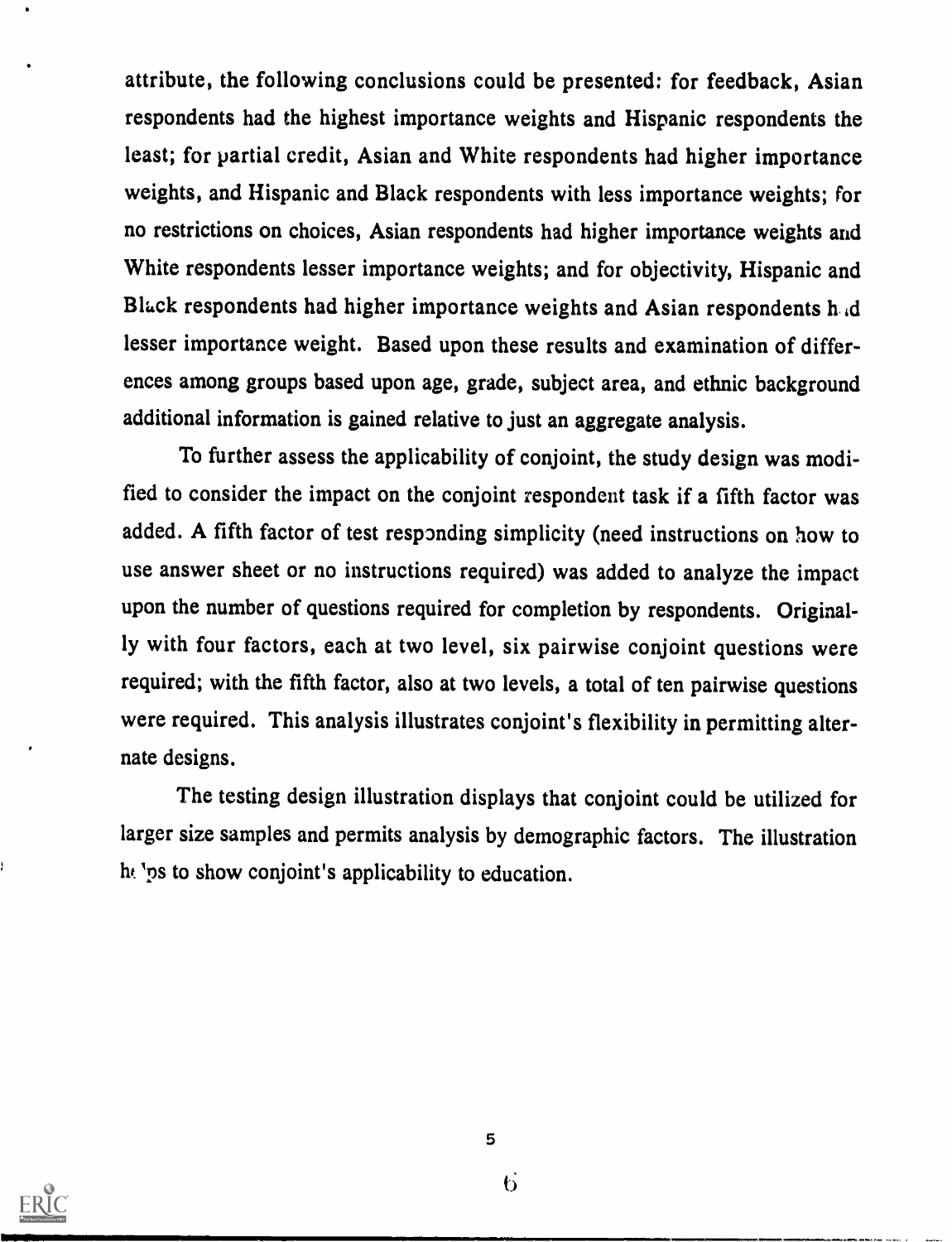#### REFERENCES

Bruno, James. What Public Interest Lawyers and Educational Policymakers Need to Know About Testing, Whittier Law Review, Volume 7, number 4, 1985.

Bruno, James and Jamal Abedi. Test-Retest Reliability of Computer Base<sup>d</sup> MCW-APM Test Scoring Methods, <u>Journal of Computer Based Instruction</u>, Winter, 1989, Volume 16, number 1. pp.29-35

Catterall, James. On the Social Costs of Dropping Out of School. Stanford Education Policy Institute, Ca., 1985.

Catterall, James and Don Dorr-Bremme. Costs of Testing. Test Use Project, UCLA Center for the Study of Evaluation, Ca., 1982.

Cattin, Phillipe and Dick Wittink. Commercial Use of Conjoint Analysis: A Survey, Journal of Marketing, Summer, 1982, Volume 46. pp.44-53

Coombs, C. M. The Assessment of Partial Knowledge in Education and Psychological Measurement, Mulholland, J. editor, 1956.

Hooley, Graham. Modeling the Student University Choice Process Through the Use of Conjoint Measurement Techniques, European Research, October, 1981, Volume 9, number 4. pp.158-170

Ramsing, Kenneth and J. Wish. What do Library Users Want? A Conjoint Measurement Technique May Yield the Answei, Information Processing and Management, Volume 18, number 5, 1982. pp.237-242

Shukla, Pradip K. Measuring Faculty Preferences for Collective Bargaining: A Shukla, Pradip K. Measuring Faculty Preferences for Collective Bargaining: A<br>Conjoint Analysis with Extensions to Selected Illustrations in Educational Administration, unpublished dissertation, University of California, Los Angeles, 1990.

Sparling, J. Conjoint Scaling as a Decision Aid in Curriculum Development. Paper presented at 1977 AERA National Conference: NY, April, 1977. 2Opp

Wittink, Dick and P. Cattin. Commercial Use of Conjoint Analysis: An Update, Journal of Marketing, July, 1989, Volume 53, number 3. pp.91-96

Zufryden, Fred. Course Evaluation and Design Optimization: A Conjoint Analysis Based Application, Interfaces, April, 1983, Volume 13, number 2. pp.87-94

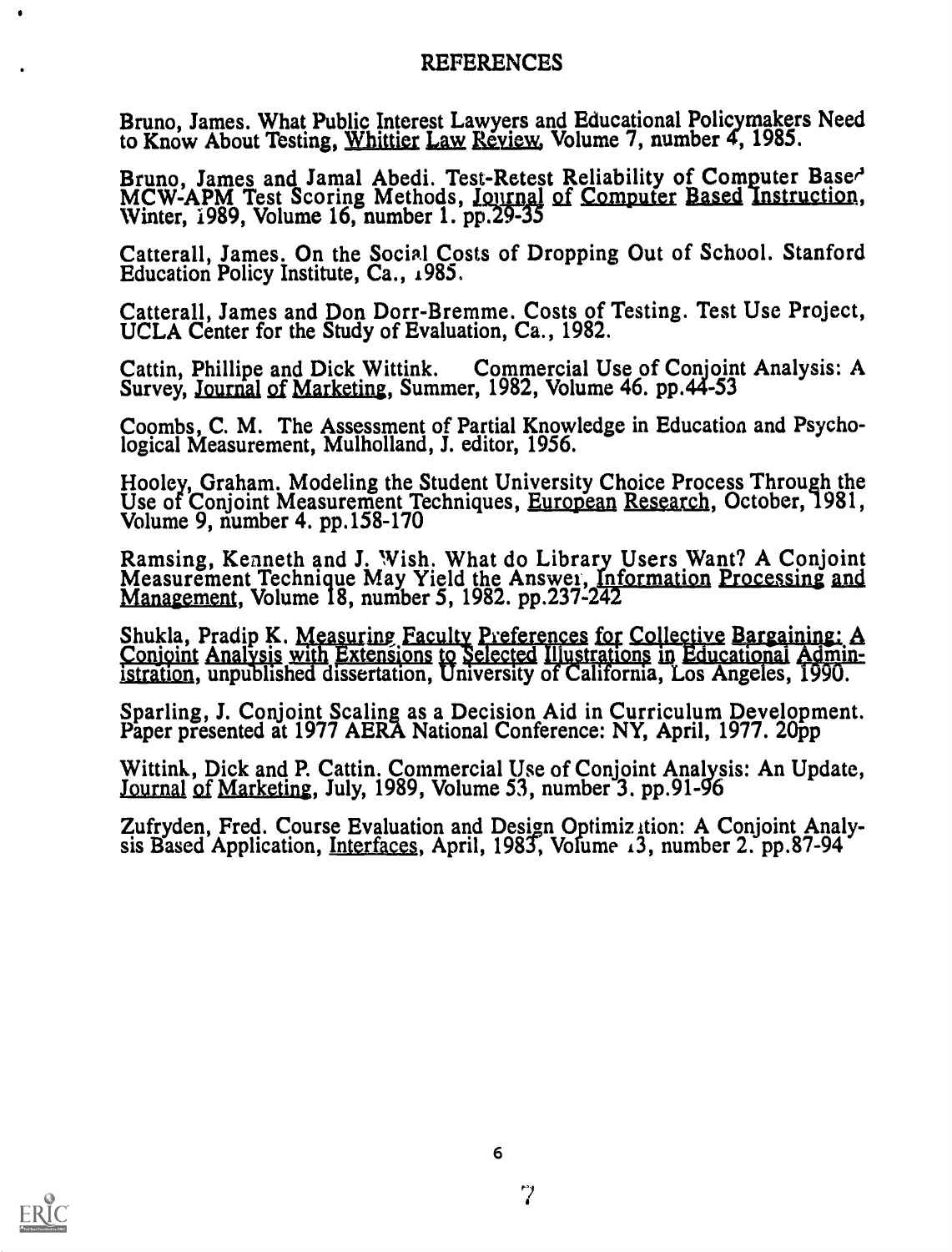# Testing Design Preference Attributes and Levels

| Attributes     | Levels                     |
|----------------|----------------------------|
| Objectivity    | subjective<br>objective    |
| Restrictions   | restricted<br>unrestricted |
| Partial Credit | allowed<br>not allowed     |
| Feedback       | given<br>not given         |



 $\langle \bullet \rangle$ a.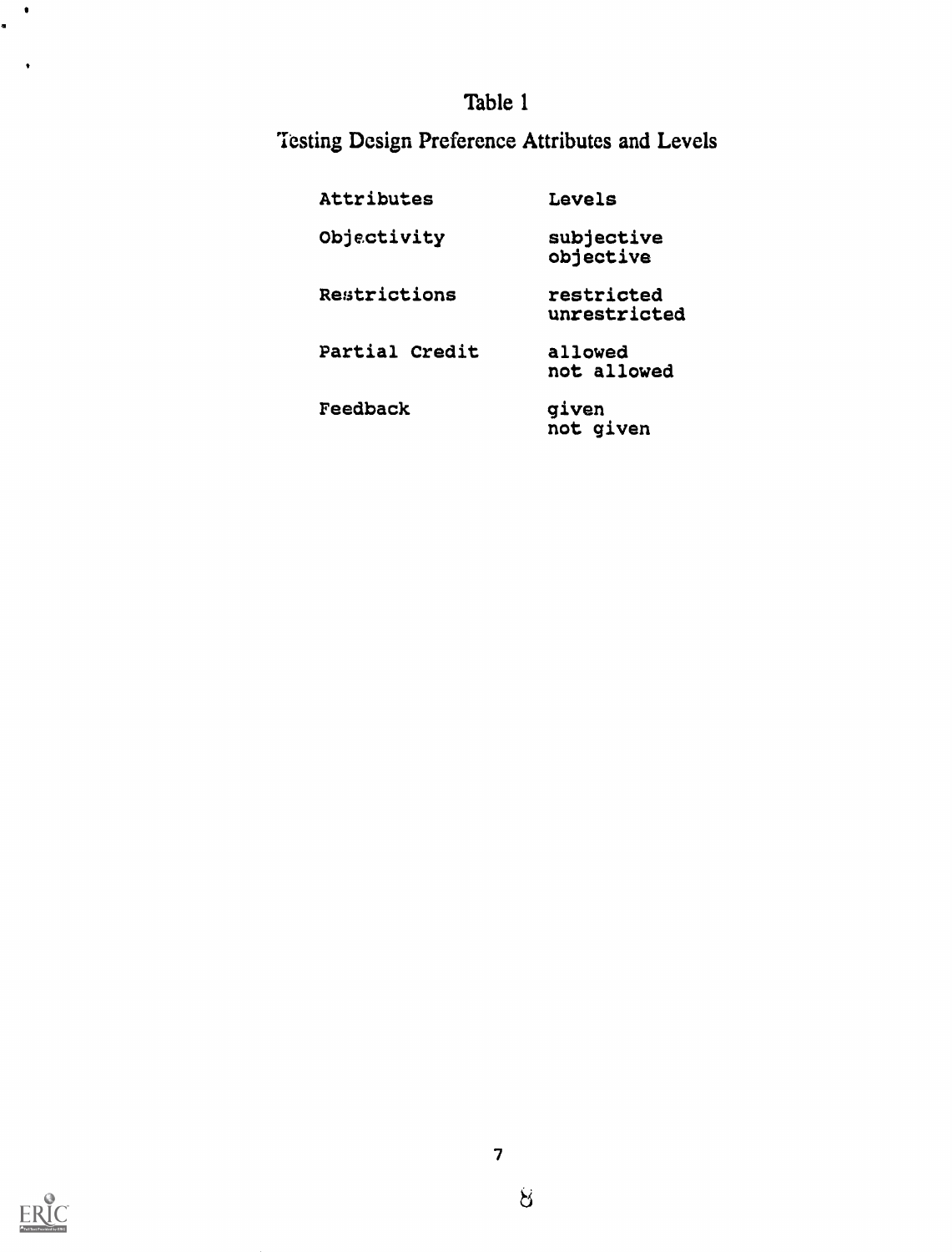#### Aggregate Preferences for Testing Design

| Attribute      | % Importance |  |
|----------------|--------------|--|
| Objectivity    | 22.98        |  |
| Restrictions   | 23.3%        |  |
| Partial Credit | 26.0%        |  |
| Feedback       | 27.6%        |  |



 $\bullet$ 

 $\ddot{\phantom{0}}$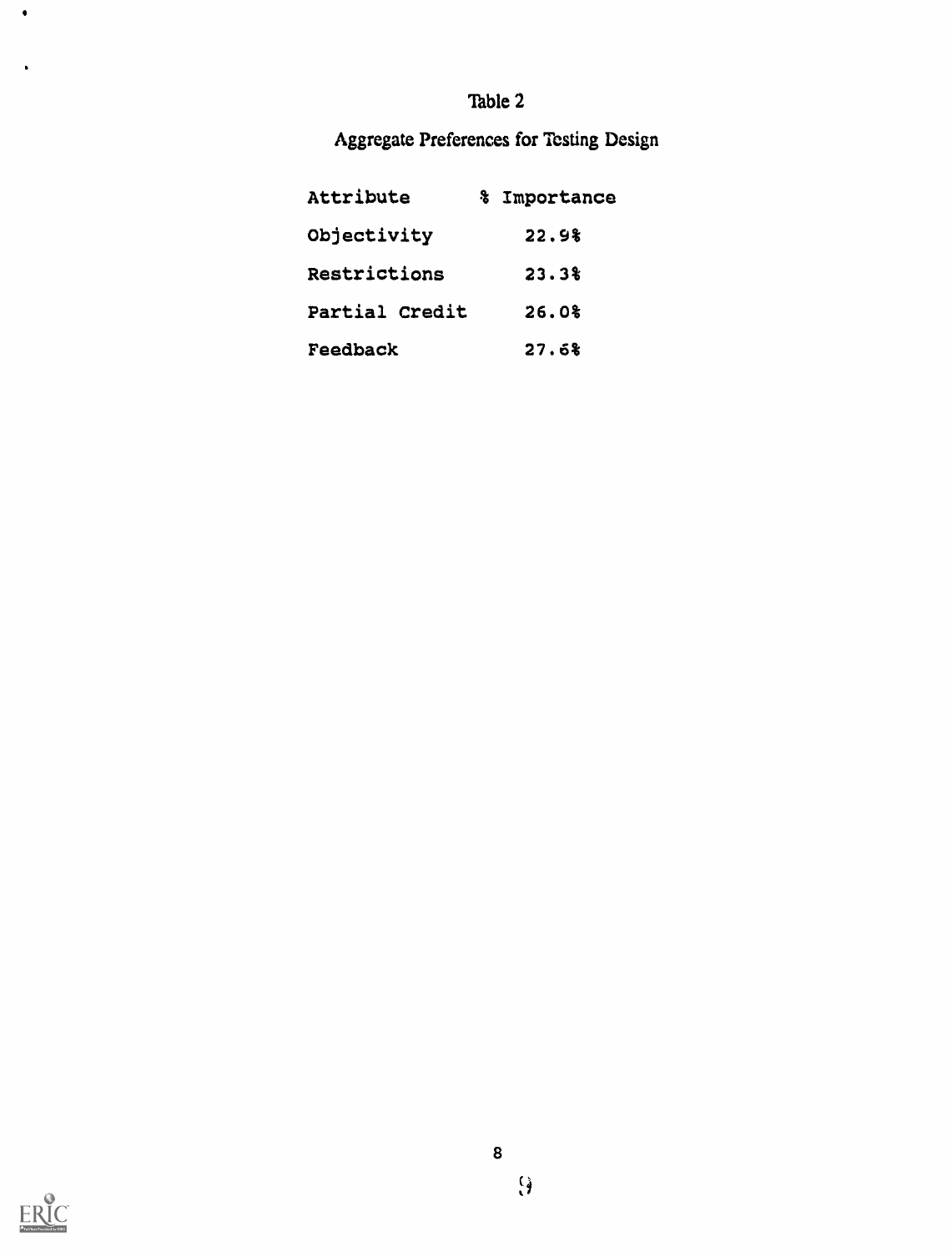## Preferences for Testing Design by Grade

| Attribute      | $8-10th$ | 11th-12th | CommColl | University |  |
|----------------|----------|-----------|----------|------------|--|
| Objectivity    | 23.9%    | 23.7%     | 24.4%    | 21.9%      |  |
| Restrictions   | 23.0%    | 24.3%     | 23.2%    | 23.0%      |  |
| Partial Credit | 26.5%    | 25.9%     | 24.8%    | 26.4%      |  |
| Feedback       | 26.48    | 25.9%     | 27.4%    | 28.5%      |  |



7.  $\bullet$ 

î,

 $\ddot{\phantom{a}}$ 

U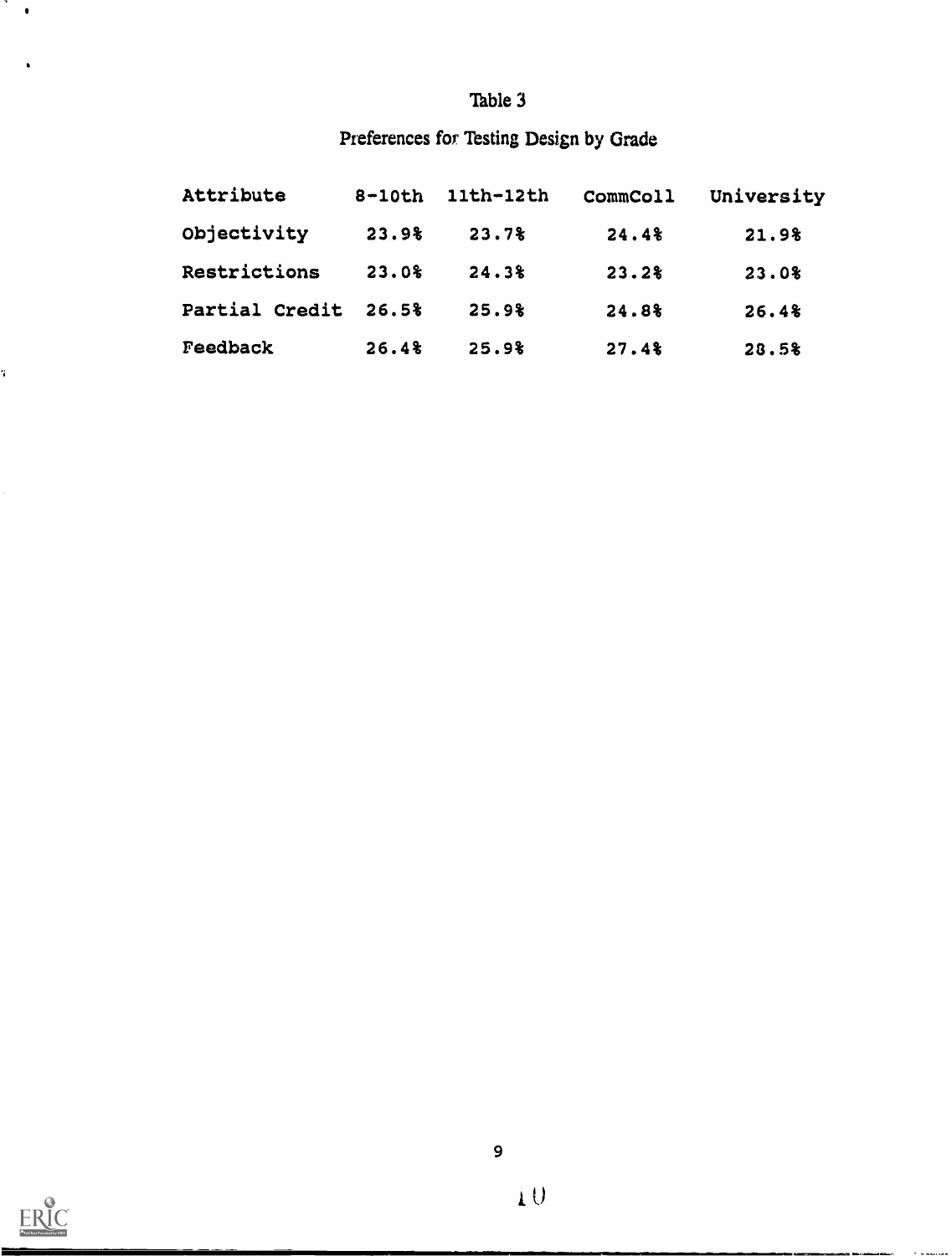#### Preferences for Testing Design by Age

| Attribute      | $11 - 13$ | $14 - 18$ | $19 - 25$         | $26+$ |
|----------------|-----------|-----------|-------------------|-------|
| Objectivity    | 24.0%     | 24.0%     | 21.8 <sup>2</sup> | 22.4% |
| Restrictions   | 22.28     | 23.7%     | 23.4%             | 22.5% |
| Partial Credit | 24.9%     | 25.8%     | 26.5%             | 25.7% |
| Feedback       | 28.6%     | 26.3%     | 28.1%             | 29.2% |



ł, Ŷ,  $\bullet$ 

 $\bullet$ 

 $\ddot{\phantom{0}}$ 

 $\mathfrak{F}^{1, \mathbb{R}^n}$ 

ı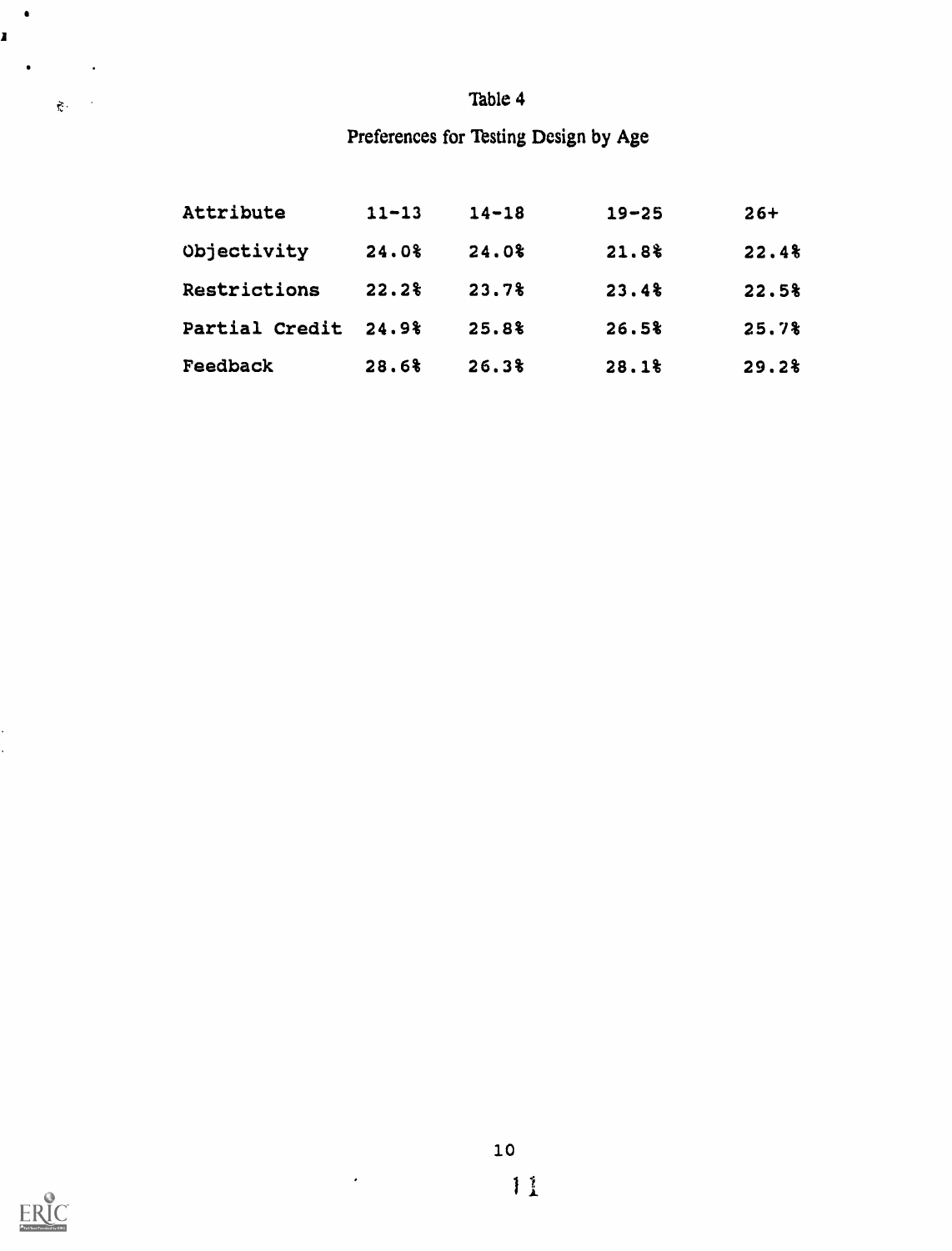### Preferences for Testing by Subject

| Attribute                  |               |       |       |       | Math Science Language Economics Reading Athl. Battery |  |
|----------------------------|---------------|-------|-------|-------|-------------------------------------------------------|--|
| Objectivity                | $24.58$ 24.08 | 24.0% | 22.28 | 23.8% | 24.38                                                 |  |
| Restrictions               | $21.98$ 19.7% | 24.58 | 25.58 | 24.49 | 23.5%                                                 |  |
| Partial Credit 26.3% 27.1% |               | 27.18 | 23.3% | 27.28 | 25.5%                                                 |  |
| Feedback                   | $27.08$ 29.08 | 24.2% | 28.88 | 24.4% | 26.48                                                 |  |



 $\bullet$